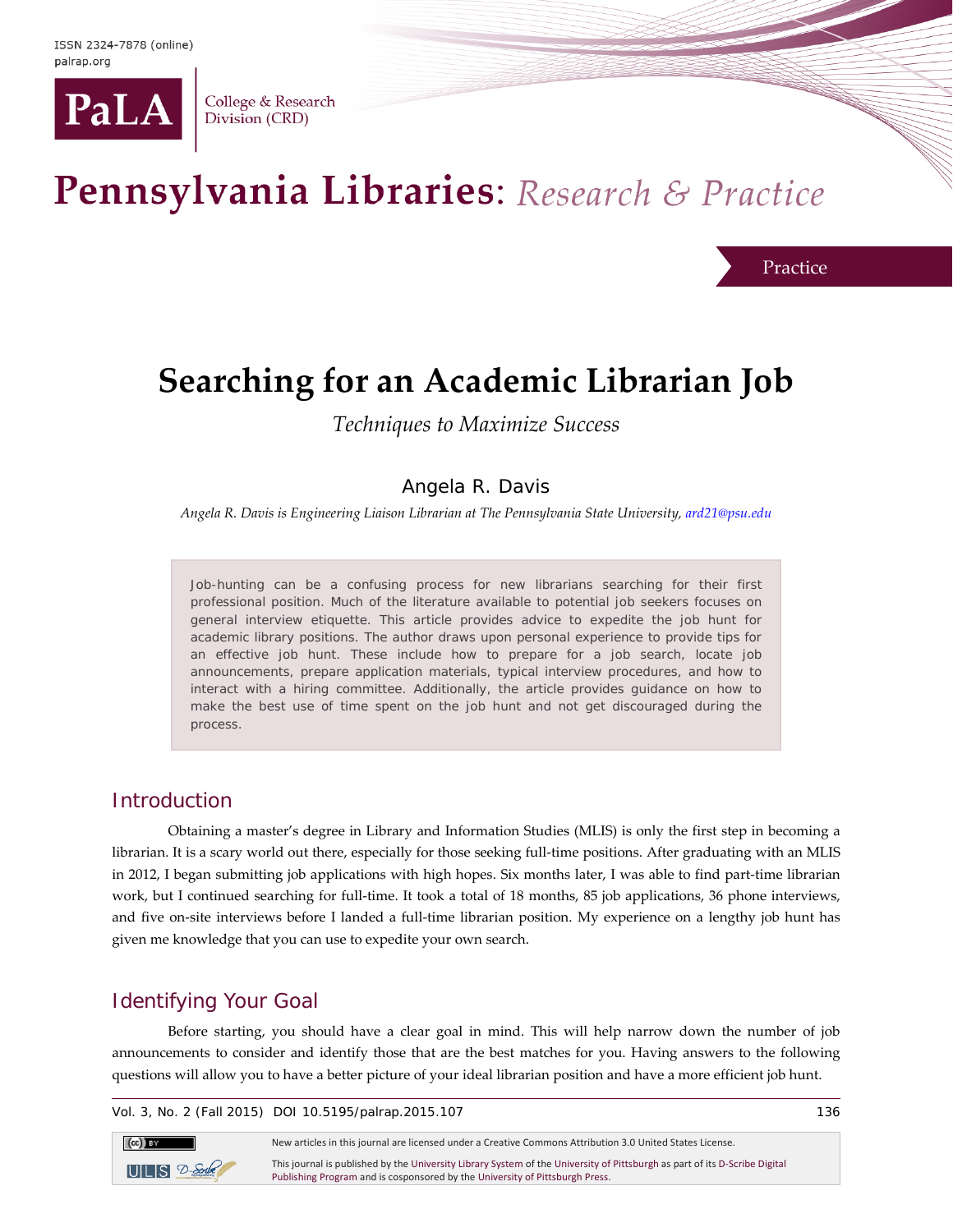- In what kind of library do you want to work? Would you be more comfortable in a large or small university? A community college or a doctoral degree-granting university? Think about how librarians typically interact with their users in each type of institution and how you could leverage your skills in each.
- If you are interested in academic libraries, there are several types of appointments offered. These include contract, continuing, and tenure track. A contract appointment is for a set amount of time, typically no more than two years. A continuing appointment is more permanent, but it may require being reappointed to the position at regular intervals. Tenure track appointments typically do not have a set amount of time and have similar requirements to other academic faculty positions. Faculty requirements usually include instruction, research, and service. You should research the differences in appointment types to better understand the options available while job hunting.
- Librarians have a wide range of duties. What kinds of work are you interested in doing? Examples include reference, instruction, technical services, archives, or a combination. Think about if and how you would like to specialize.
- What special abilities do you have that can make you stand out from other applicants? These abilities can help you focus on positions that allow you to highlight your strengths.
- What non-work related factors would make a job desirable? Are you most comfortable in an urban or rural setting? Does cold or hot weather bother you? These can help narrow down your search by location.
- Do you need to limit yourself to a geographic area? Relatively few states have American Library Association (ALA) accredited programs, a requirement of most librarian jobs. This creates an uneven distribution of qualified librarians. There are many reasons for why some cannot relocate, but if you are willing, there are locations in need of librarians.

By being able to answer these questions, you will have a clear picture of your desired position and can use this to focus your job hunt. Kenney (2013) describes additional factors to consider when job hunting, including a personal narrative, highlighting non-library related experience, and determining the progressive nature of a library. While it is useful to strive to land an ideal position, it is still important to cast a wide net and explore positions that fall outside of the ideal.

# Applying

Before you begin applying, your contact information should appear professional. You may regularly check CrazyCatLady123@email.com, but this email address does not convey professionalism. Create an email address that includes your full name or initials to use on job applications (Von Drasek, 2011). It is equally important to have a voicemail message that is professional and respectful. Think about the recordings a professor might leave and model yours to be similar. Also, remember to answer your phone in a pleasant manner. During the job hunt, any unknown caller may lead to a position.

Additionally, it is important to check a variety of job announcement resources. It is useful to find niche resources, such as local job postings or graduate school job lists, to improve your odds of being hired. Social media can also play a role in learning about job announcements. LinkedIn is a tool that you can use to post your resume and make connections with librarians working in the field. It also provides job postings. You should also leverage your personal network, including peers, library workers, and professors. These people may know of job opportunities that you will not learn about in any other way.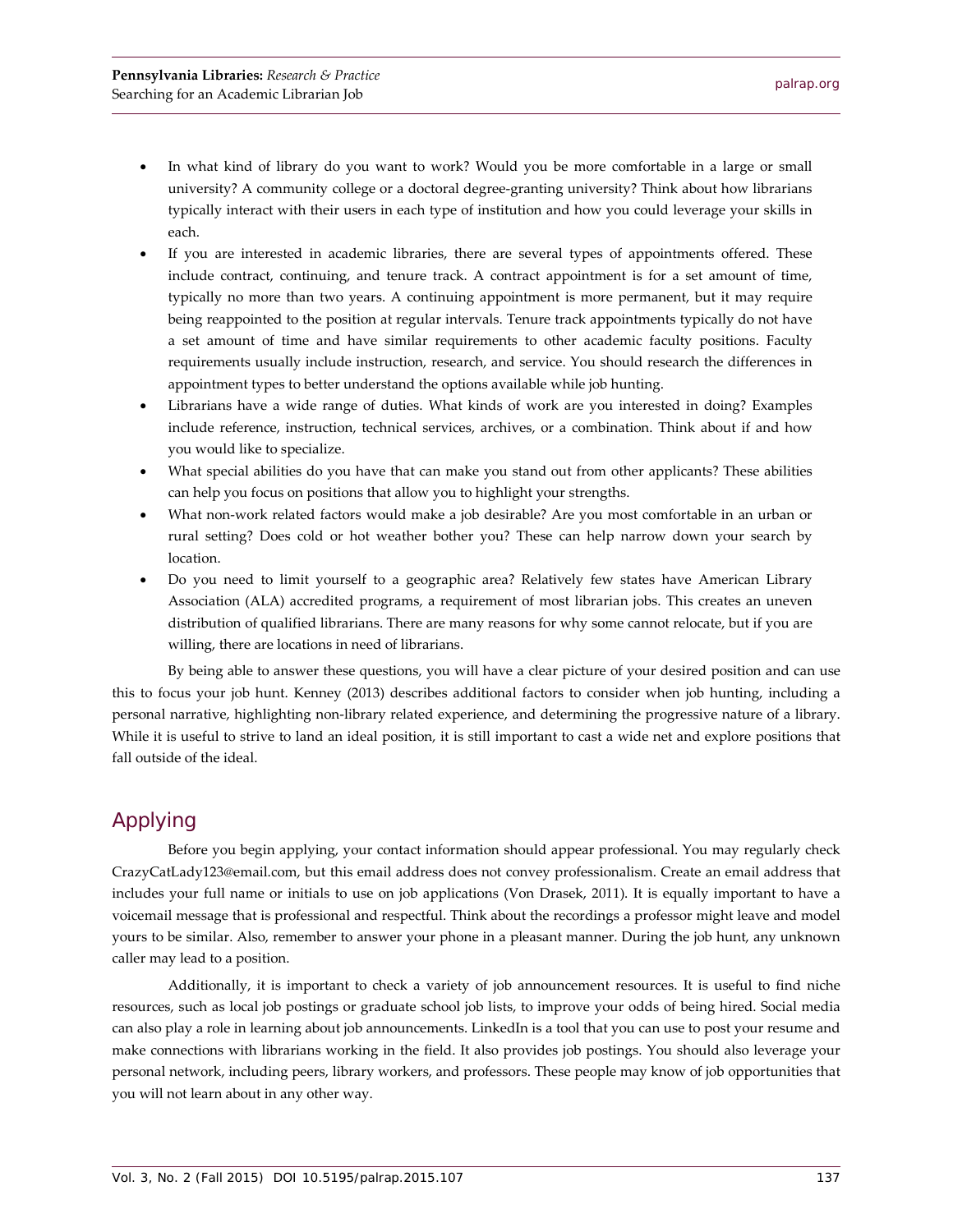Barr (2012) provides an excellent list of common job announcement resources that will aid in your job hunt.

After you have found a job announcement for a position to which you are interested in applying, the next step is to submit the requested materials. These serve as your introduction to the hiring committee. You want to follow all directions and submit error free application materials (Von Drasek, 2011). Proofreading is critical. Additionally, only submit the requested materials. Extraneous items may seem important to you, but they create extra work for the hiring committee (Goldberg & Womack, 1999). Most importantly, only apply to positions for which you meet all the required qualifications. Most job announcements will list required and desired qualifications. Required qualifications are the capabilities a candidate must have in order to be considered for the position. Desired qualifications are abilities that the hiring committee would like to see in a candidate, but they are not a determining factor in the hiring decision. If you also meet the desired qualifications, you may have a higher probability of being selected for an interview.

Use your newly developed research skills to learn about the library and discover what the required qualifications mean to that library. You can find much of this information on the library's website. Research resources available, services provided, mission or value statements, and user populations served. In addition, library policies can indicate the library culture and typical interactions with users. When researching, remember to think like a librarian. Try clicking on staff only links to see how library workers interact with the website. Staff websites tend to include documentation on the nonpublic aspects of using the library, such as workflow policies, reporting structures, and promotion requirements. This information can help you determine how you would fit into the work environment (Kenney, 2013). Also, look beyond the library's webpages to learn about the larger organization. The institution's website can provide insight on the overall populations and the strengths of the organization. It can also be useful to learn about the surrounding community. Typically, the local chamber of commerce will have a website that provides information on local government and activities. Use the knowledge gained during your research to demonstrate to the hiring committee how you would fit into the library, using examples that would be familiar to them.

Hiring committees can easily identify generic application materials. It may seem daunting to create different applications for each announcement, but it becomes easier through the research you do on the library. Uniqueness can be as simple as addressing the cover letter to a specific person on the hiring committee or as complicated as completely new application materials. To expedite the time you spend on applications, create a basic cover letter and resume (Bruce, 2005a). You can modify these documents to highlight specialties that meet requirements for different positions.

The cover letter and resume require different techniques to make them unique. For the cover letter, it is important to highlight your skills and elaborate on how they would be an asset to that library. Be explicit about your skills and how they match the required qualifications. If you leave skills off, the hiring committee may never learn of them. If you have previous library experience, it is important to highlight this, even if you have not worked as a librarian. Your experience working in a library can provide insight on the staff side of library positions. Many hiring committees value this experience over graduate coursework. If you do not have library experience, it is useful to apply for internships, part-time work, or volunteer in a library during your job hunt, which allow you to demonstrate your participation in professional development opportunities. The experience you gain in these positions can be used to bolster your job application.

It may seem more challenging to modify your resume, but little things can be done to make this easier (Wilson-Campbell, 2004). Rearrange your resume to place relevant experience or familiarity with the resources at that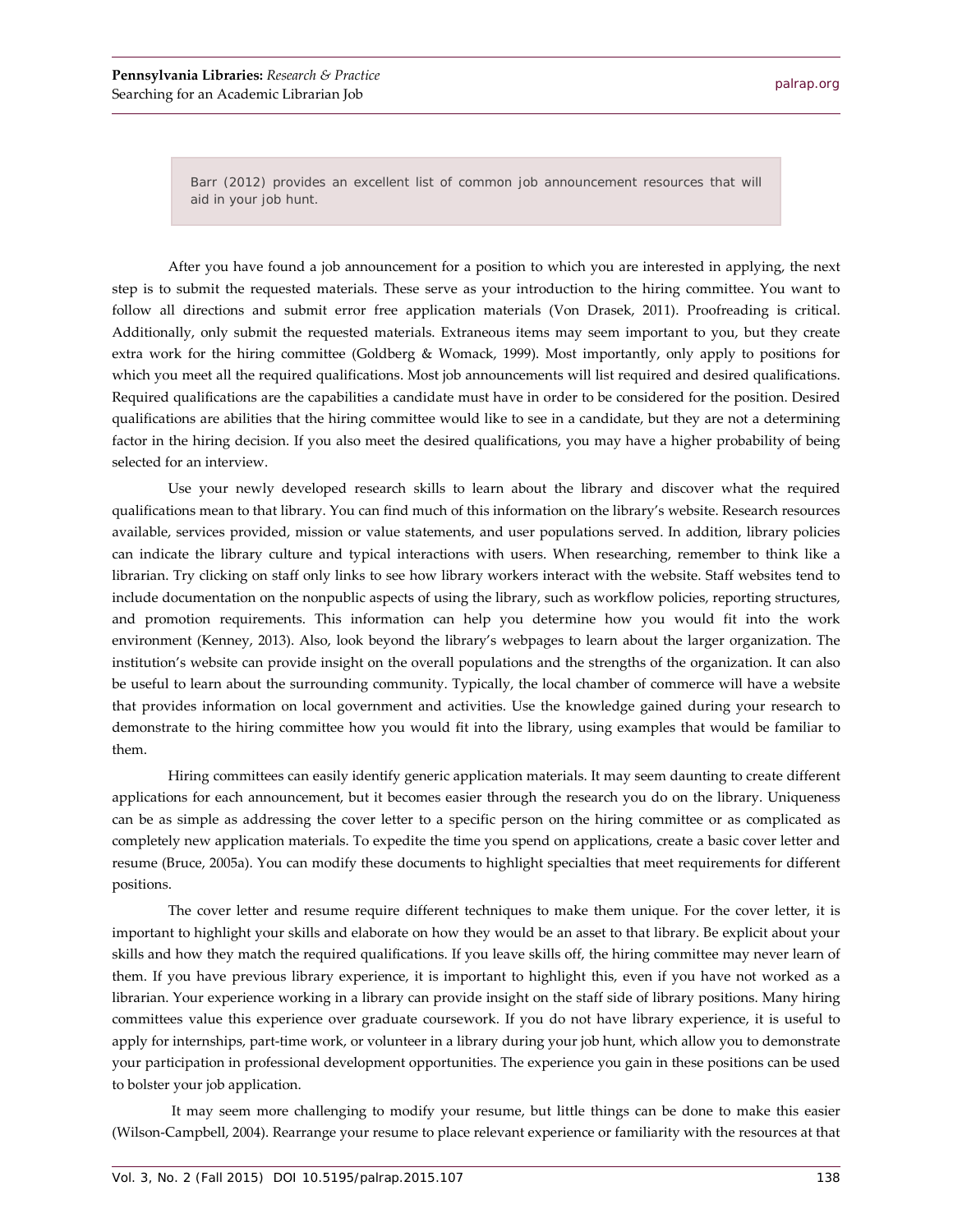library in a prominent location. This will ensure that the hiring committee will be aware of them. There are many resources available for librarian job hunters to get assistance with their application materials. The American Library Association (2015) maintains a webpage of career development resources that provides information on creating cover letters, interviewing, resumes, and career assessments to determine your strengths. Additionally, your local or state library association, graduate student career center, and public libraries often offer classes or one-on-one assistance with creating and reviewing application materials. Bruce (2005a) offers additional tips on creating a resume and cover letter.

#### **Interviewing**

After submitting application materials, the next step is interviewing. For most academic librarian positions, the interview process occurs in two phases: phone and on-site. The hiring committee uses the phone interview to narrow the pool of applicants. Typically, only five to 10 qualified candidates are interviewed by phone. From the pool of phone interviewees, the committee will select one to five candidates to participate in an on-site interview.

#### The Phone Interview

Each type of interview has different requirements. The phone interview is typically your first conversation with potential coworkers and the library. Generally, phone interviews are scheduled to last between 30 and 45 minutes and consist of a fixed set of questions (Hodge & Spoor, 2012). The questions allow the hiring committee to evaluate your skills and provide insight on how you conduct yourself. Most hiring committees are more interested in hiring a person who is a good fit for the library than one who perfectly meets all the requirements. To prepare for the phone interview, review the job announcement and your application materials. Typically, several weeks will have passed since the time you submitted the application. Having these materials fresh in your mind will better prepare you for the interview. This also ensures you will present yourself as knowledgeable about the position. Hiring committees are looking for candidates that have basic knowledge about the library, the position, and an understanding of how they would fit into the library and its culture.

Some hiring committees interview candidates via video chat instead of phone. While these types of interviews are similar, video chat allows both parties to see each other. This requires you to think about how you visually present yourself to the hiring committee. The same professional dress code for an in-person interview applies. Also consider your background. You may be interviewing in your bedroom, but you would not want the hiring committee to see band posters or stuffed animals. It helps to position yourself in front of a blank wall and test the video settings before the interview. This helps to ensure the committee will focus on you and not your surroundings. There are some advantages to interviewing via video chat. Unlike phone interviews, you can see the faces of the hiring committee. The visual makes it easier to read body language and determine if they understand your answers, but remember they can see you too. Additionally, it is important to have a backup plan if the phone or video feed stops working. Be sure to ask for a phone number where you can reach the hiring committee or quickly send an email outlining the problems you are experiencing. Having a backup plan can make you look more professional and help put you at ease in case something does go wrong. For both phone and video chat interviews, it is important to be in a quiet location free of distractions. This allows your complete focus to be on the interview.

The phone interview is when you can elaborate on how your skills and background match the position requirements. To allow the hiring committee to assess how you would fit into the position, be honest about your skill level. If you lack experience in a particular area be truthful, but you should express your interest in developing those skills. Most hiring committees will have a list of abilities they are looking for in a candidate, but in general, they are most interested in a candidate who is flexible and willing to adapt to their way of working. Hiring committees are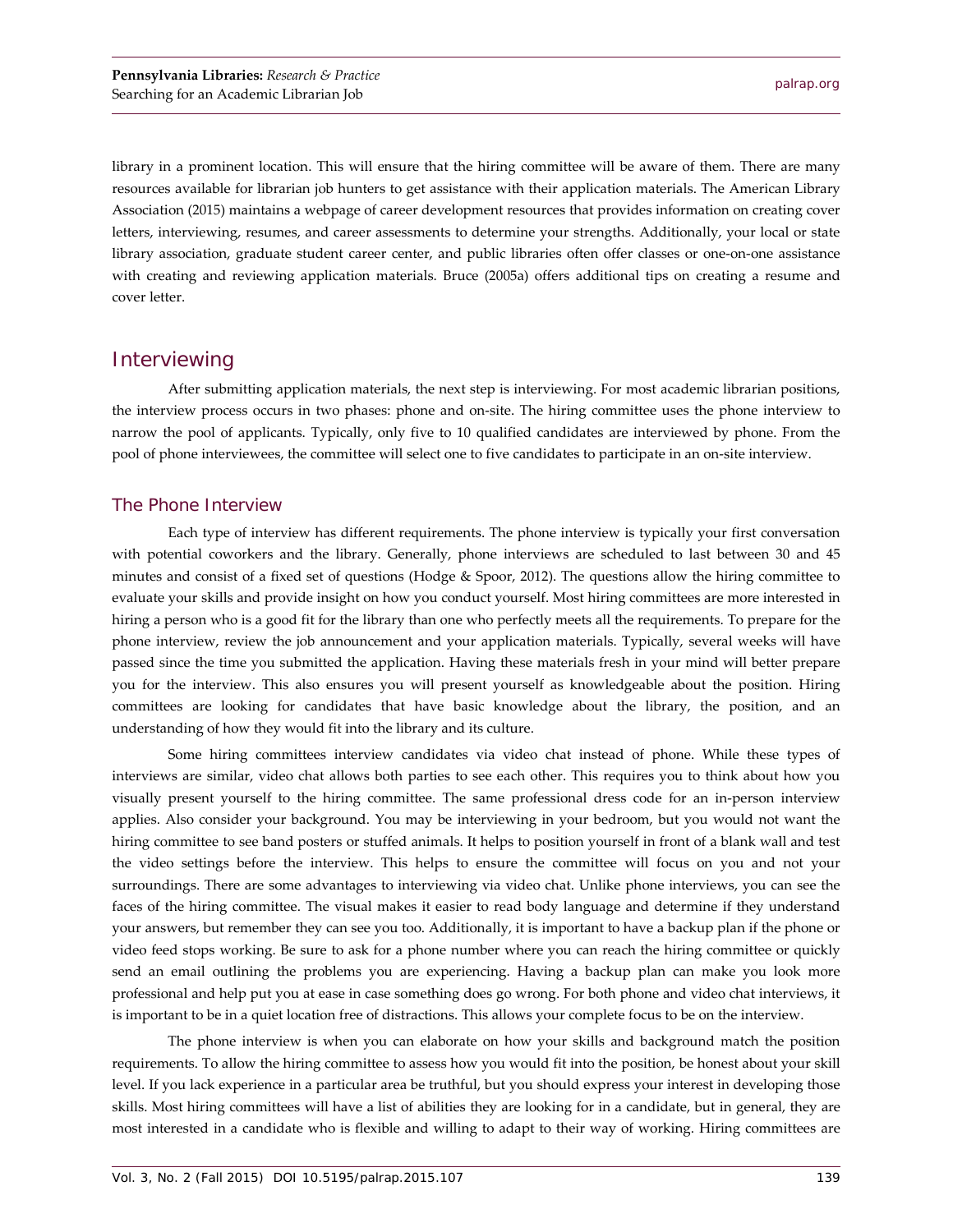typically more interested in your communication skills than a rote explanation of your abilities. For example, typical questions will require you to provide an example of how you applied a skill to a real life situation or describe interactions you had with co-workers or library users. This is a way for the hiring committee to judge how your personality and skills can fit into the position. Be aware of your weaknesses, but do not continually reference them (Sternberg, 2013). You want the hiring committee to know you are aware of the personal challenges you would have in the position, but should also demonstrate how you would overcome these challenges (Walker, 2011).

> A crowdsourced list of questions asked to candidates during their interviews is compiled by HiringLibrarians.com. The list can be seen at http://bit.ly/1Mfq5H7

For all types of interviews, remember not to ramble or talk over the hiring committee. You should answer their questions concisely and accurately. If you do not understand a question, ask for clarification. Additionally, do not be afraid of silences. The hiring committee may need time to take notes. You can take this time to gather your thoughts into a coherent answer. Finally, interviewing should not be one-sided. It is important to ask questions of the hiring committee. Your questions should demonstrate that you have researched the library and the institution. You can phrase questions that start with, "I noticed that the library offers this service, how would I interact with that service in this position?" This clearly shows the hiring committee that you have thought about how you would fit into the position. There are also some questions that you should not ask during the phone interview, including salary, vacation, or specific benefits. These types of questions may lead the hiring committee to believe you are only interested in the benefits of the positions and not the job. These types of questions are best left for later interviews or asked to the library's human resources office. Remember interviewing is not an exam; it is a way for both parties to get to know more about each other.

Once the phone interview is over, the hiring committee will decide if you will participate in an on-site interview. In the interim, there are several things that you can do to prepare. One technique that can be useful is to create a personal report of each interview. This report can include questions asked by the hiring committee, questions you asked, and a general feeling of how the interview went. This creates a resource that you can reference in the future to improve your interview techniques. It is also good etiquette to write a thank-you note to the hiring committee. The note should reiterate your interest in the position and highlight key points discussed in the interview (Von Drasek, 2011). You should send it no later than three days after the interview to ensure that you are fresh in the committee's mind. Writing thank-you notes may seem time-consuming, especially for positions in which you are not selected for further interviews, but by doing so, you are leaving the hiring committee with a positive feeling. This could lead to that library reaching out to you when a position they feel you are more suited for becomes available. You want to keep as many options open as possible during the job hunt.

#### The On-Site Interview

After the phone interview, the next step is the on-site interview. For academic libraries, on-site interviews typically take place over a full day or longer. You can apply much of the same advice from the phone interview to this interview. Before the on-site interview, it is helpful to review the job announcement, your application materials, and any notes you took during the phone interview to ensure you are adequately prepared.

Prior to the on-site interview, the search committee will likely send a packet of information on the position and the library. Included in this packet should be a contact person who will coordinate your interview. Do not hesitate to ask questions of this person (Hodge & Spoor, 2012). It is better to ask beforehand than to arrive on-site and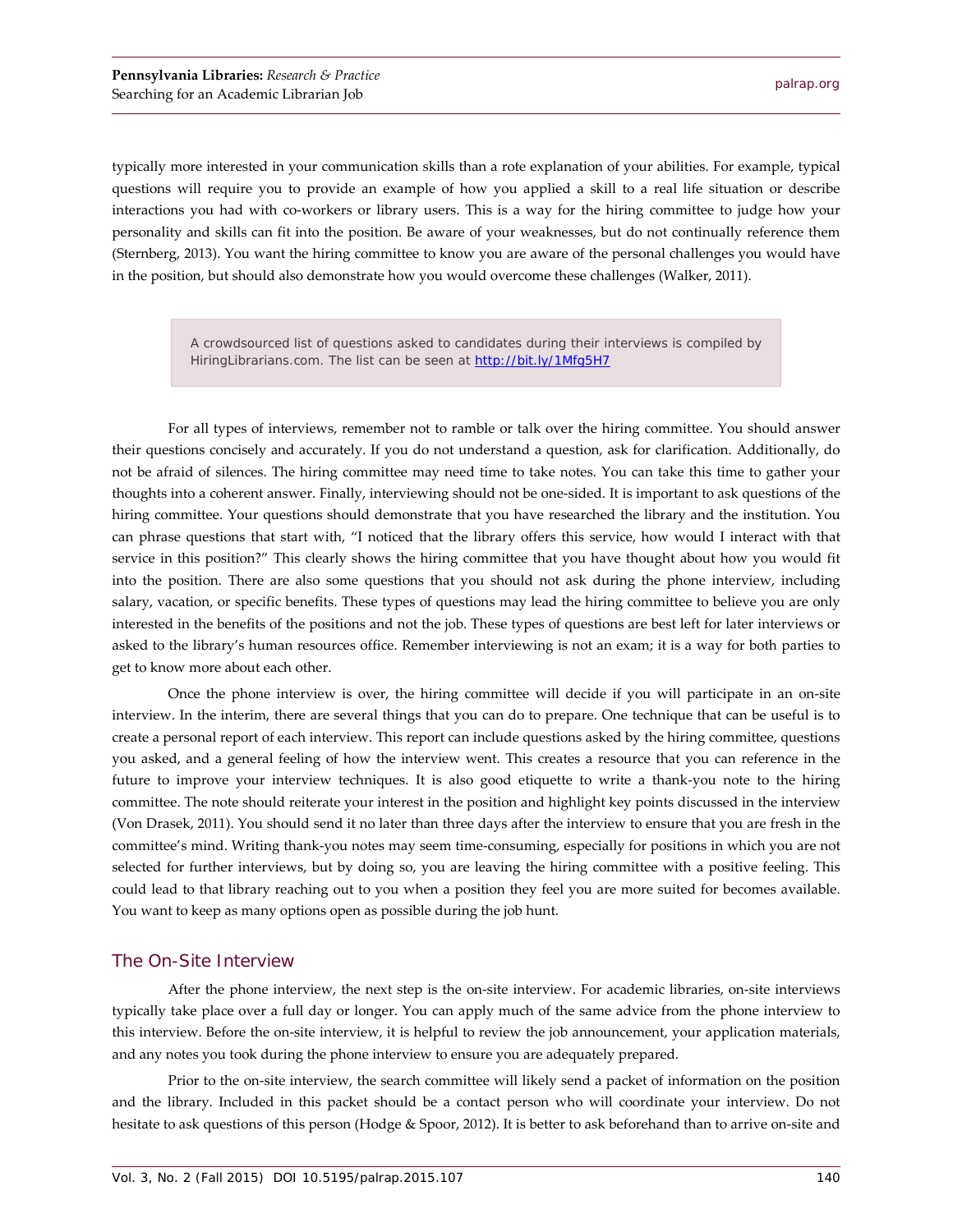not know what is expected of you. The packet may also include information on specific duties or requirements the person hired must fulfill. It is important to study this information. Be prepared to answer questions on how you would be able to meet these requirements, using specific examples. By carefully reviewing the documents, you will have an edge on candidates who are less prepared. The decision to interview you came with a hefty investment in time and money and the search committee wants to see you succeed. The more preparation you do, the easier it will be to succeed.

The information packet should also include a schedule for the interview. This should include a list of people or groups that you will be meeting with during the interview. To be better prepared, research the professional background and duties of these individuals and begin to think about how you could work with them (Hodge & Spoor, 2012). This research can be used to create a list of questions for each group to ensure you are asking relevant questions (Bruce, 2005b; Walker, 2011). For example, ask questions about instruction to librarians that regularly teach and questions about a specific service, like citation consultations, to the librarian that implemented this service. This demonstrates that you have extensively prepared for the interview and you are interested in the library's work. Do not be afraid to use a list of questions during the interview. Furthermore, it is good practice to bring business cards or copies of your resume to give to anyone interested. This allows you to leave a tangible reminder of yourself and your skills.

Additionally, everyone you meet with during the interview will ask you multiple questions. These generally fall into several categories and can include questions such as: What interested you in the position? Give an example of a problem you faced on the job and how you overcame it. What is the most challenging aspect of your current job? Describe your research, instruction, or collection development interests. Likely, you will be asked similar questions throughout the interview. Remember to stay consistent and be patient.

Presentations are also a requirement of most academic library on-site interviews. The presentation can range from providing a simulated information literacy session to giving your opinion on the future of libraries. Hiring committees use presentations to evaluate how you convey information to others. You should receive directions on presentation requirements and your intended audience beforehand. If this information in unclear, ask your contact person for clarification. Some questions you may need to ask might include the type of computer equipment available to you and the number of people expected at the presentation. This will ensure that your presentation meets the hiring committee's requirements (Hodge & Spoor, 2012). Furthermore, it is important to make your presentation appealing. Think of elements of presentations that were interesting to you and model yours to be similar. In general, it is best to have interesting graphics and relevant anecdotes. This makes your presentation unique and may help you stand out from other candidates. The interview presentation can be the time to demonstrate non-traditional presentation software, such as *Prezi* (P[rezi.com\)](http://www.prezi.com/). Prezi allows you to create presentations that incorporate movement and to easily use graphics to make your presentation interesting. Additionally, most academic library hiring committees will want to see references. This means you should do background research on the presentation topic and include these citations in your presentation. To prepare for the presentation, practice in front of others and embrace their constructive criticism. This will make your presentation smoother on the interview day and help prepare you for the types of questions that may be asked. The more practice you have, the more comfortable you will be during your presentation. This will give you an air of confidence which is essential to hiring committees.

Another component of many academic library on-site interviews is a meal. You may be told that the meal is not part of the interview, but do not fall into the trap of being too casual. You are always interviewing. Your behavior during the meal gives the hiring committee an indication of how you interact socially with others. Remember to be polite to the wait staff and pick something easy to eat. You will be asking and answering questions during the meal, so it is best not to order a complicated dish. Remember you are being evaluated not only on your qualifications but also to see if you would be a good fit in the library's culture.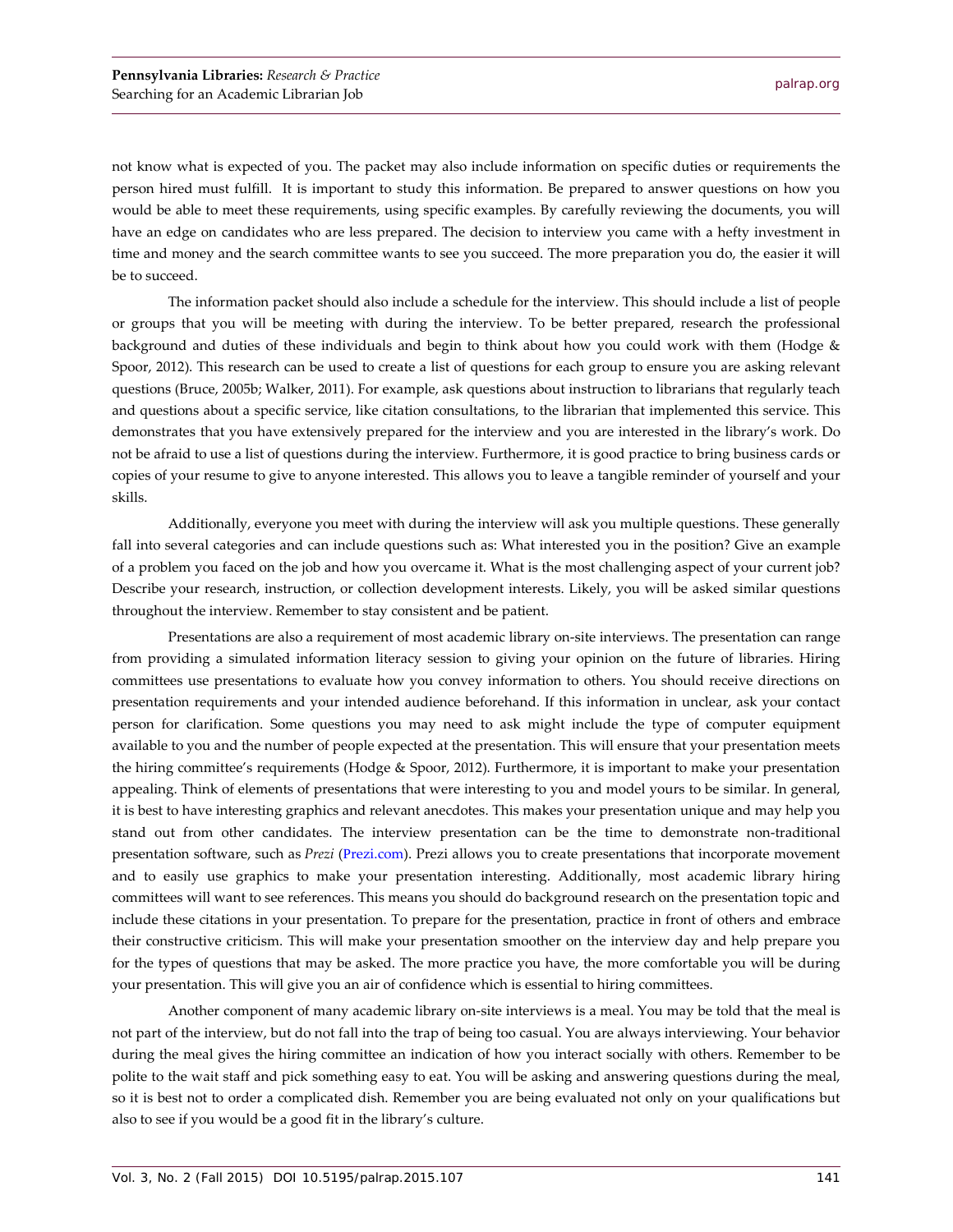#### After the Interview

At some point during the interview process, the hiring committee will contact your references. Most job applications request three to four professional references. It can be useful to have a supervisor or senior colleague at your current workplace be your reference (Roberts, 1999). However, if you feel they would provide an unflattering reference you should omit them. Be prepared to answer why you did not choose them, as the hiring committee may be curious. If you do not have enough professional references, it can be useful to include people who can give good character references. These can include library school professors or volunteer group leaders. To help your references be prepared, provide them with regular updates on your job hunting progress. It can be helpful to send your references a note on how you believe you are qualified for the position. This can aid them in reiterating similar points as you did in your application materials and interviews to paint a consistent image for the hiring committee.

After the on-site interview is complete, it can take several weeks to several months to learn if you will be offered the position. The hiring committee has multiple tasks to complete before a job offer can be made. Typically, the committee needs to agree on a candidate, gain approval from an administrator, and then complete background or affirmative action checks. These tasks can take several days to several months due to committee work schedules or delays in returned background checks. After the on-site interview, you should send thank-you notes to each individual or group that met with you. It may be difficult, but you should wait at least one month before inquiring about your progress in the search. Pestering the library for updates will not speed up their decision. Any good library organization will inform you on your status in a timely manner. During the waiting period it is best to continue applying to other positions. Patience and persistence is required. Keep your options open and do not to miss other opportunities. Offers to accept positions are typically made via phone, while rejections are done via a letter.

#### **Conclusion**

The job hunting process can be quite lengthy. It boils down to the ability to market yourself effectively and demonstrate how you are the best candidate for the position. Unfortunately, not all applications will result in job offers. Use each unsuccessful application and interview as an opportunity to reflect, improve your interviewing skills, and build your professional network. If you stick with it, you will eventually find a position that is the best fit for you.

> The author would like to thank Nancy J. Butkovich, Bonnie Imler, Linda Musser (Penn State), and Michelle Eichelberger (Genesee Community College) for their comments on drafts of this article.